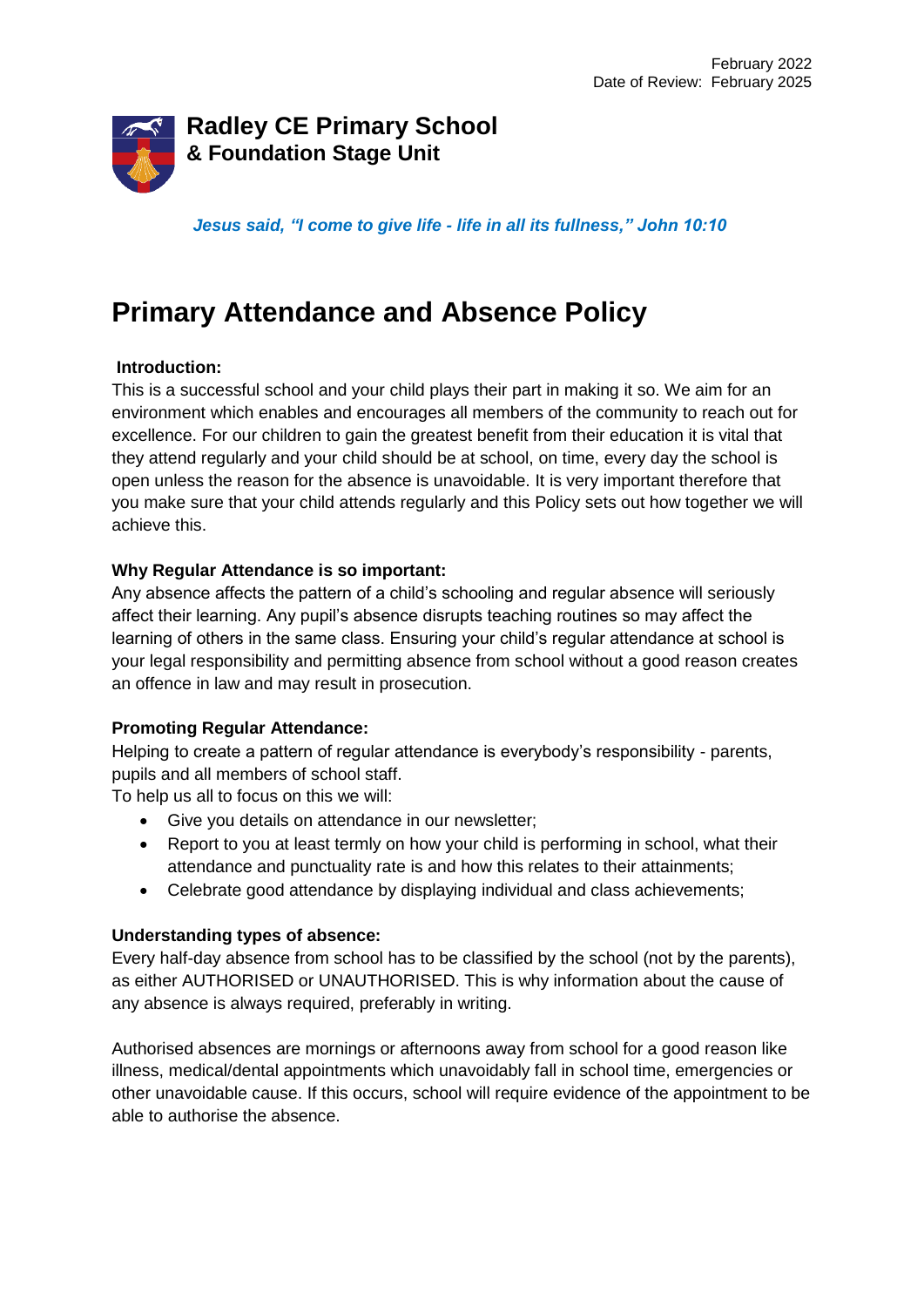Unauthorised absences are those which the school does not consider reasonable and for which no "leave" has been given. This type of absence can lead to the Local Authority (County Attendance Team) using sanctions and/or legal proceedings. This includes:

- Parents/carers keeping children off school unnecessarily
- truancy before or during the school day
- absences which have never been properly explained
- children who arrive at school too late to get a mark
- shopping, looking after other children or birthdays
- day trips and holidays in term time which have not been agreed
- excessive illness without medical evidence

Whilst any child may be off school because they are ill, sometimes they can be reluctant to attend school. Any problems with regular attendance are best sorted out between the school, the parents and the child. If your child is reluctant to attend, never cover up their absence or to give in to pressure to excuse them from attending. This gives the impression that attendance does not matter and usually make things worse.

You can support your child by:

- **Ensuring regular and early bed times**
- Helping with homework
- Having uniform and equipment prepared the night before
- Providing a healthy breakfast
- Reporting any academic or social concerns promptly
- Retaining open & honest communication with your child's school
- Being positive about school (even if your own experience was less than positive)
- Encouraging your child to invite friends home for play dates

# **Persistent Absenteeism (PA):**

A pupil becomes a 'persistent absentee' when they miss 10% or more schooling across the school year for any reason. Absence at this level is doing considerable damage to any child's educational prospects and we need parents fullest support and co-operation to tackle this.

We monitor all absence thoroughly. Any case that is seen to have reached the PA threshold or is at risk of moving towards that threshold is given priority and you will be informed of this immediately.

PA pupils are tracked and monitored carefully through our pastoral system and we also combine this with academic mentoring where absence affects attainment.

All our PA pupils and their parents are subject to an Action Plan and the plan may include: allocation of additional support through a Mentor or an LSA, use of circle time, individual incentive programmes and participation in group activities around raising attendance. All PA cases are also automatically made known to the County Attendance team. If your child becomes a PA pupil, we will seek your consent to complete an Early Help Assessment with you and consider convening a Team Around the Family.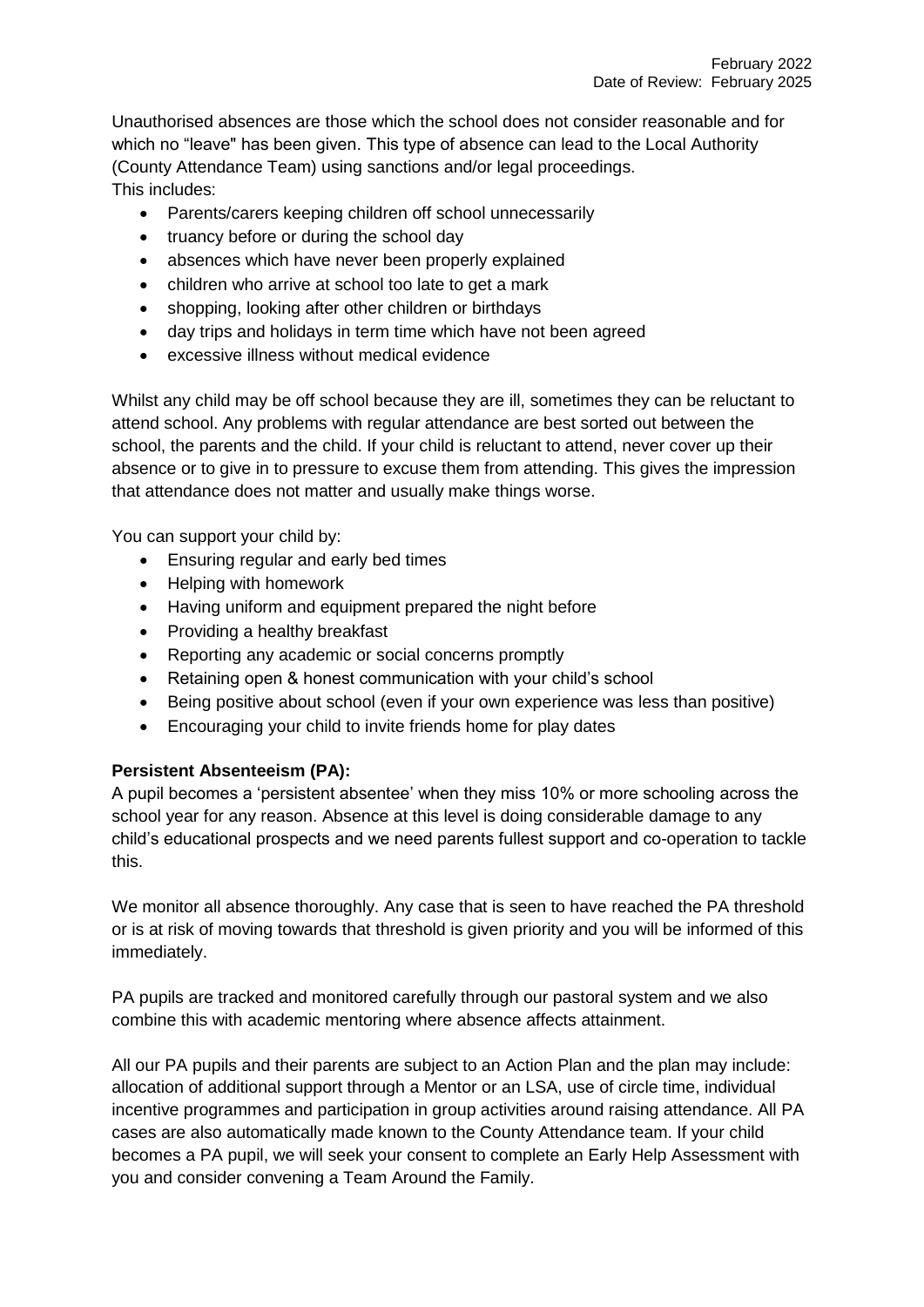## **Absence Procedures:**

If your child is absent you must:

- Contact us via phone or email on the first day of absence by 9.30 each day;
- Or, you can call into school and report to reception or through another member of staff.

If your child is absent we will:

- Telephone or text you on the first day of absence after 9.30am if we have not heard from you;
- Invite you in to discuss the situation with the Headteacher if absences persist;
- Refer the matter to the County Attendance Team if attendance moves below 90%.

## **Telephone numbers:**

There are times when we need to contact parents about lots of things, including absence, so we need to have your current contact numbers at all times. So, help us to help you and your child by making sure we always have an up to date number – if we don't then something important may be missed. There will be regular checks on telephone numbers throughout the year.

## **The County Attendance Team:**

Parents are expected to contact school at an early stage and to work with the staff in resolving any problems together. This is nearly always successful. If difficulties cannot be sorted out in this way, the school may refer the child to the County Attendance Team at the Local Authority. At the school's request, they may issue a Penalty Notice per parent/carer, per child (currently £60 rising to £120 if unpaid after 21 days. If unpaid after 28 days a summons to Court will be issued for each unpaid Penalty Notice for prosecutions in the Magistrates Court. This can result in a criminal record and a fine of up £2,500, a Community Order, Parenting Order or ultimately a custodial sentence). The legislation is the Education Act 1996 sec. 444(1) and 444(1A).

Parents that have previously been issued with Penalty Notices for their children's unauthorised absences, in the event of further unauthorised absences may receive summonses to Court.

*"If any child of compulsory school age who is a registered pupil at a school fails to attend regularly at the school, his/her parent is guilty of an offence.''* 

Alternatively, parents or children may wish to contact the County Attendance Team themselves to ask for help or information. They are independent of the school and will give impartial advice. Their telephone number is 01865 323513 [attendance@oxfordshire.gov.uk](mailto:attendance@oxfordshire.gov.uk)

## **Lateness:**

Poor punctuality is not acceptable. If your child misses the start of the day they can miss work and do not spend time with their class teacher getting vital information and news for the day. Late arriving pupils also disrupt lessons, it can be embarrassing for the child and can also encourage absence.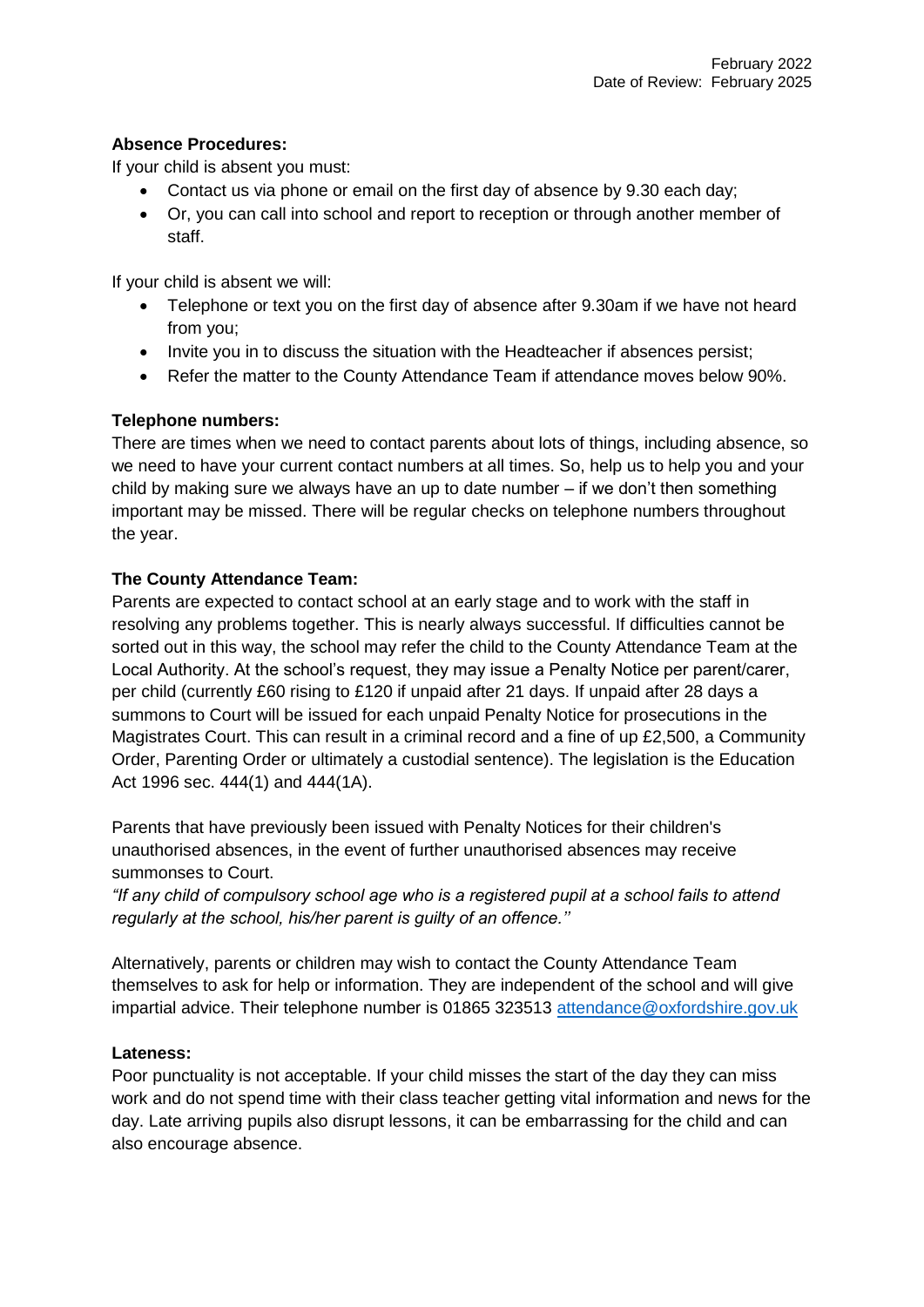#### **How we manage lateness:**

The school day starts at 8.45am (9.00am EYFS) and we expect your child to be in class at that time. Registers are marked by 9.00 am (9.10 in EYFS) and your child will receive a late mark if they are not in by that time.

At 9.10am the registers will be closed. In accordance with the Regulations, if your child arrives after that time they will receive a mark that shows them to be on site, but this will not count as a present mark and it will mean they have an unauthorised absence. This may mean that you could face the possibility of a Penalty Notice if the problem persists.

If your child has a persistent late record you will be asked to meet with the Headteacher to resolve the problem, but you can approach us at any time if you are having problems getting your child to school on time.

## **Exceptional Leave:**

Taking holidays in term time will affect your child's schooling as much as any other absence and we expect parents to help us by not taking children away in school time. Remember that any savings you think you may make by taking a holiday in school time are offset by the cost to your child's education.

There is **no** automatic entitlement in law to time off in school time to go on holiday.

- 1. It is widely known that the link between a student's attendance and attainment is irrefutable.
- 2. Early poor attendance habits follow through into secondary school, further education and employment.
- 3. Graduates earn, on average, double that of young people that leave school with no qualifications.
- 4. All schools in Oxfordshire are encouraged to adopt a policy of not authorising Exceptional Leave.
- 5. Exceptional leave is most unlikely to be authorised when a student's attendance is less than 95%.
- 6. Exceptional leave should always be refused when school is aware of any truancy.
- 7. Exceptional leave should always be refused when requests are regular (annual) or when patterns become identifiable.
- 8. Reasons for Exceptional Leave should be logged on the pupil's record and shared as part of the transfer/transition process.

**The County Attendance Team can issue Penalty Notices for any unauthorised 'Exceptional Leave'. Penalty Notices can be issued to each parent/carer concerned. Please note that it will be per parent per child. Payment within 21 days of receipt of notice is £60 and £120 if paid after this period but within 28 days. If the Penalty Notice remains unpaid after 28 days you will each receive a summons to Oxford Magistrates Court. If unauthorised leave is repeated the County Attendance Team may summons each parent to Court without a Penalty Notice being issued.** 

The school has targets to improve attendance and your child has an important part to play in meeting these targets.